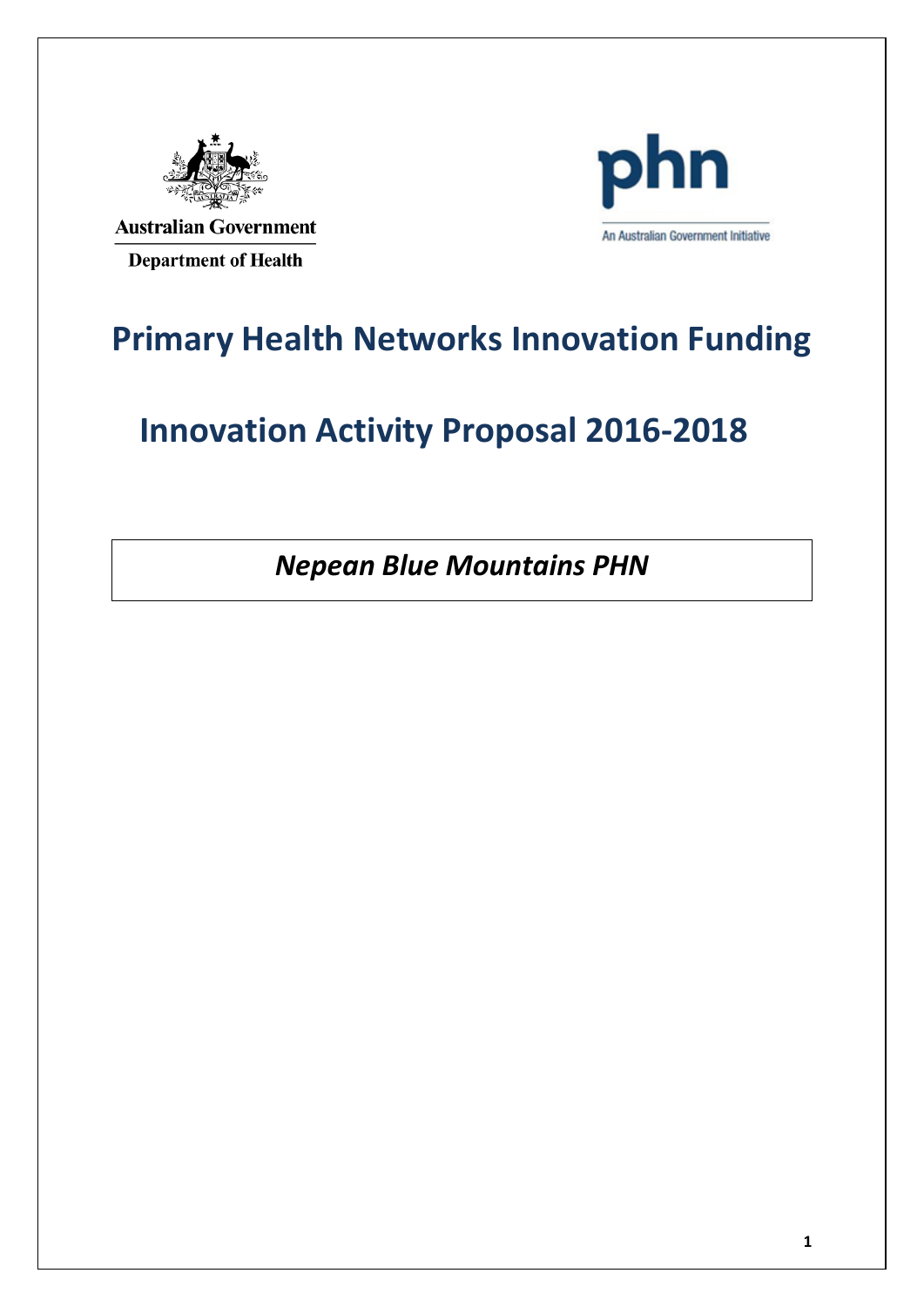# **Introduction**

#### **Overview**

The key objectives of Primary Health Networks (PHN) are:

- increasing the efficiency and effectiveness of medical services for patients, particularly those at risk of poor health outcomes; and
- improving coordination of care to ensure patients receive the right care in the right place at the right time.

In line with these objectives, the current PHN Innovation Funding stream will support PHNs to engage in innovative approaches and solutions that improve the efficiency, effectiveness and co-ordination of locally based primary health care services.

In the context of the PHN Innovation Funding under this stream, innovation includes *an idea, service, approach, model, process or product that is new, or applied in a way that is new, which improves the efficiency, effectiveness and co-ordination of locally based primary health care services*.

This Innovation Activity Proposal covers current Innovation Funding provided to PHNs to be expended within the period from 1 July 2016 to 30 June 2018.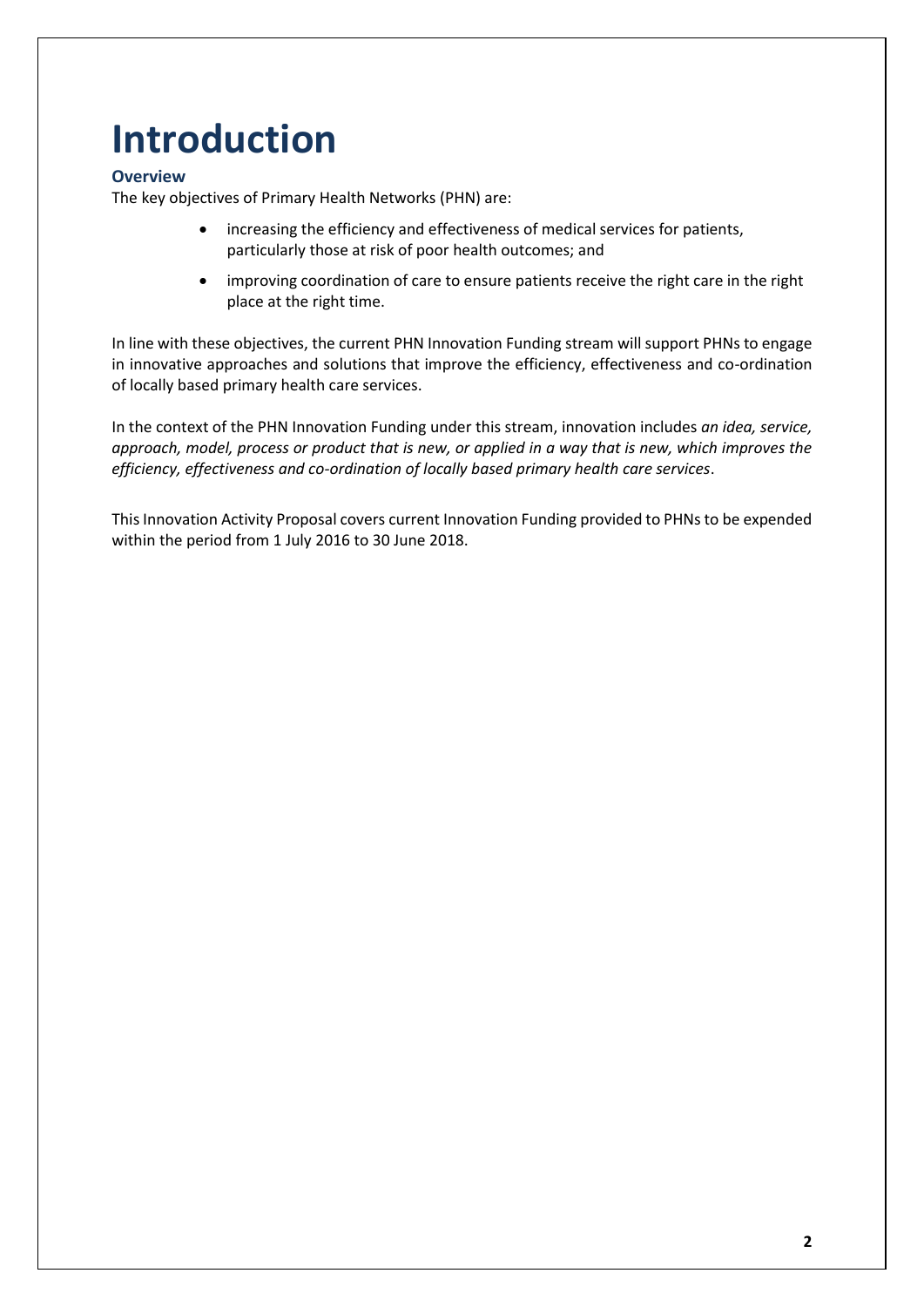# **1. Planned activities funded under the Activity – Primary Health Networks Innovation Funding**

PHNs must use the table below to outline the activities proposed to be undertaken within the period 2016-18. These activities will be funded under the Innovation Funding stream under the Schedule – Primary Health Networks Core Funding.

| <b>Proposed Activities</b>        | <b>Description</b>                                                                                                                                                                                                                                                                                                                                                                                                                                                                                                                                                                                                                                                                                                       |
|-----------------------------------|--------------------------------------------------------------------------------------------------------------------------------------------------------------------------------------------------------------------------------------------------------------------------------------------------------------------------------------------------------------------------------------------------------------------------------------------------------------------------------------------------------------------------------------------------------------------------------------------------------------------------------------------------------------------------------------------------------------------------|
| <b>Activity Title / Reference</b> | <b>IN 1.1 Intensive Support for Practices for the Health Care Home</b>                                                                                                                                                                                                                                                                                                                                                                                                                                                                                                                                                                                                                                                   |
| (eg. IN 1.1)                      | <b>Model in NBMPHN</b>                                                                                                                                                                                                                                                                                                                                                                                                                                                                                                                                                                                                                                                                                                   |
|                                   | NBMPHN was selected as one of ten sites to implement<br>$\bullet$<br>stage one of the Health Care Home Practice rollout. Although<br>Practices will apply directly with the Commonwealth in our<br>region NBMPHN plans to undertake intensive support of<br>Practices to:                                                                                                                                                                                                                                                                                                                                                                                                                                                |
|                                   | Build awareness of the Health Care Home Model<br>1.<br>across the region<br>Support applications from interested Practices<br>2.                                                                                                                                                                                                                                                                                                                                                                                                                                                                                                                                                                                         |
|                                   | Build readiness to participate<br>3.<br>Develop individual implementation models guided by<br>4.<br>change management processes, education and<br>training, quality data capture and review, workforce<br>mobilisation and digital health enhancements.                                                                                                                                                                                                                                                                                                                                                                                                                                                                  |
|                                   | Innovation activities will be focused on the:                                                                                                                                                                                                                                                                                                                                                                                                                                                                                                                                                                                                                                                                            |
| <b>Description of Activity</b>    | Development of a dedicated team to support the<br>1.<br>Health Care Home rollout, at 3 tiers of<br>engagement, including:<br>co-ordination of messaging and<br>communication for practice engagement<br>and recruitment across the region,<br>direct support for establishing the Health<br>Care Home Model inclusive of education<br>and training, change management<br>processes to enable transitioning to the<br>Health Care Home Model, facilitation of<br>data driven clinical, business and patient<br>centred systems for performance tracking,<br>evaluation and quality improvement,<br>patient enrolment processes, ensuring<br>digital enablement of cross sector<br>communication for patient and provider, |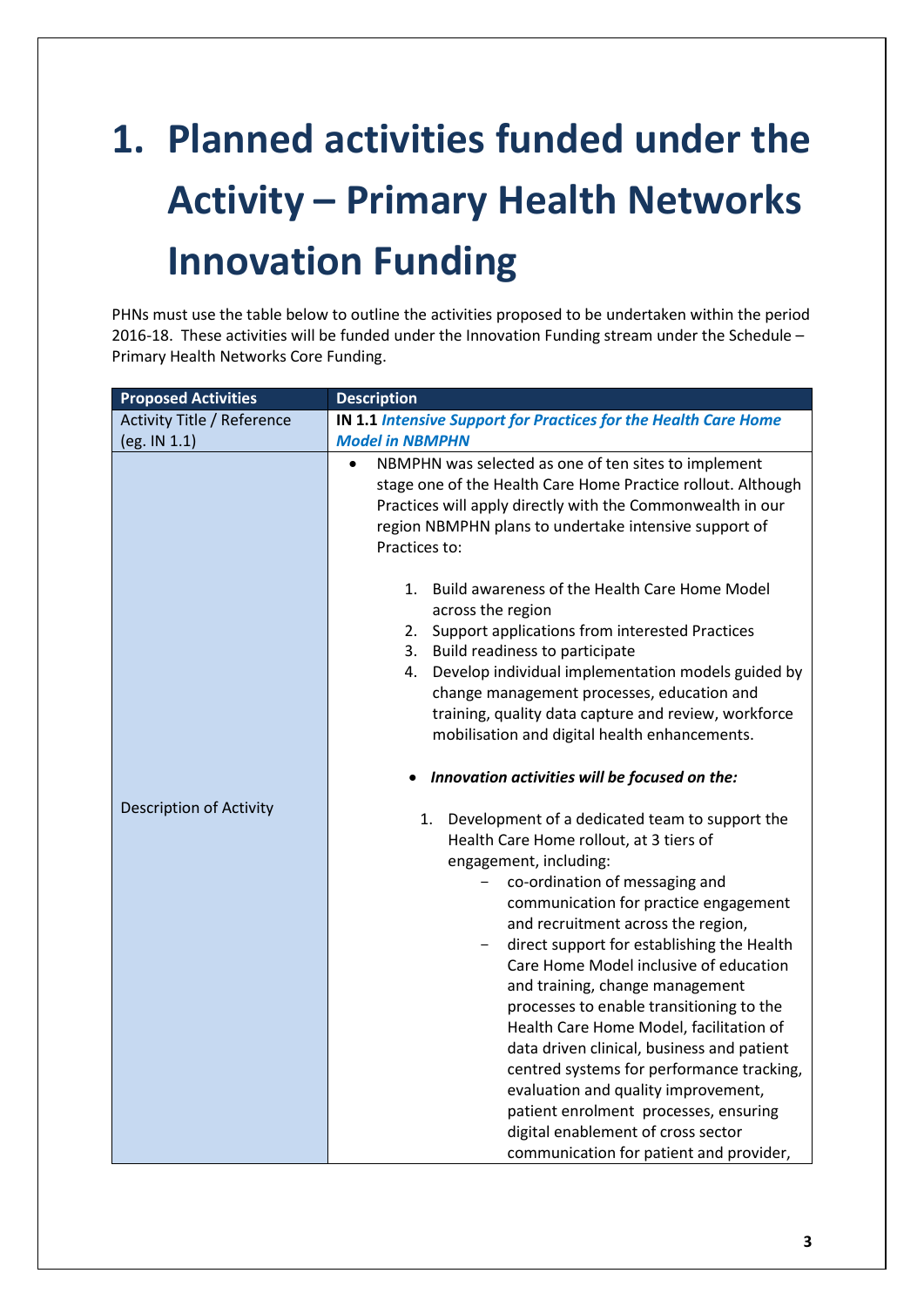|                            | facilitation of integration initiatives across<br>health sectors including Local Health<br>District, allied health providers, aged care<br>services to support continuity of care and<br>enhanced service access                                                                                                                                                                                                                                                                                                                                                                                                                                                                                                                                                                                                                                                                                                                                                |
|----------------------------|-----------------------------------------------------------------------------------------------------------------------------------------------------------------------------------------------------------------------------------------------------------------------------------------------------------------------------------------------------------------------------------------------------------------------------------------------------------------------------------------------------------------------------------------------------------------------------------------------------------------------------------------------------------------------------------------------------------------------------------------------------------------------------------------------------------------------------------------------------------------------------------------------------------------------------------------------------------------|
|                            | Development and management of appropriate<br>2.<br>advisory and governance arrangements for our<br>Health Care Home trial area, and participation in<br>State, Commonwealth, Local Health<br>Network/District committees as required, in order<br>to guide resource development, table issues to<br>contribute to the evaluation of stage one, support<br>solutions for stage one and beyond adoption.                                                                                                                                                                                                                                                                                                                                                                                                                                                                                                                                                          |
|                            | 3. Commissioning activities to provide expertise in<br>areas of change management, care co-ordination<br>services, and tools to support integration of<br>practice population data, clinical metrics and<br>patient real time experience and outcomes.                                                                                                                                                                                                                                                                                                                                                                                                                                                                                                                                                                                                                                                                                                          |
| Rationale                  | The key activities outlined in the above area are aligned to core<br>recommendations tabled in the Report of the Primary Health Care<br>Advisory Group; 'Better Outcomes For People with Chronic and<br>Complex Health Conditions' 2015. Evidence supporting the<br>Advisory Group recommendations have been drawn from<br>international evidence focused on key findings by Bodenheimer et<br>al, '10 building blocks for high performing primary care', Ann Fam<br>Med 2014; 166-171. This paper reflects on the significance of<br>several structural units for Health Care Home implementation<br>including; data driven quality improvement, engaged leadership<br>and change management processes, patient focused care,<br>collaborative, timely, comprehensive and co-ordinated care. The<br>report also confers with international evidence for strong system<br>integration, driven by strong governance, shared accountabilities<br>and IT enablers. |
| <b>Strategic Alignment</b> | In line with the PHN strategic objectives and key principles for<br>patient centred health care homes in Australia, IN 1.1 activity will<br>be fundamental to drive the development of Health Care Homes<br>across our region. As discussed above the rationale for this activity<br>is strategically aligned to the Report of the Primary Health Care<br>Advisory Group; 'Better Outcomes For People with Chronic and<br>Complex Health Conditions' 2015, and the Roundtable report -<br>Patient Centred Healthcare Homes in Australia: Towards Successful<br>Implementation, July 2016. Chronic and complex conditions<br>represent a major burden on healthcare resources in our region<br>and our application of the above activity will support key outcomes<br>aligned to our strategic focus.                                                                                                                                                            |
| Scalability                | The innovation activity will support the development of a<br>framework for further rollout of Health Care Home approach<br>across the NBMPHN region during Stage One of the trial and                                                                                                                                                                                                                                                                                                                                                                                                                                                                                                                                                                                                                                                                                                                                                                           |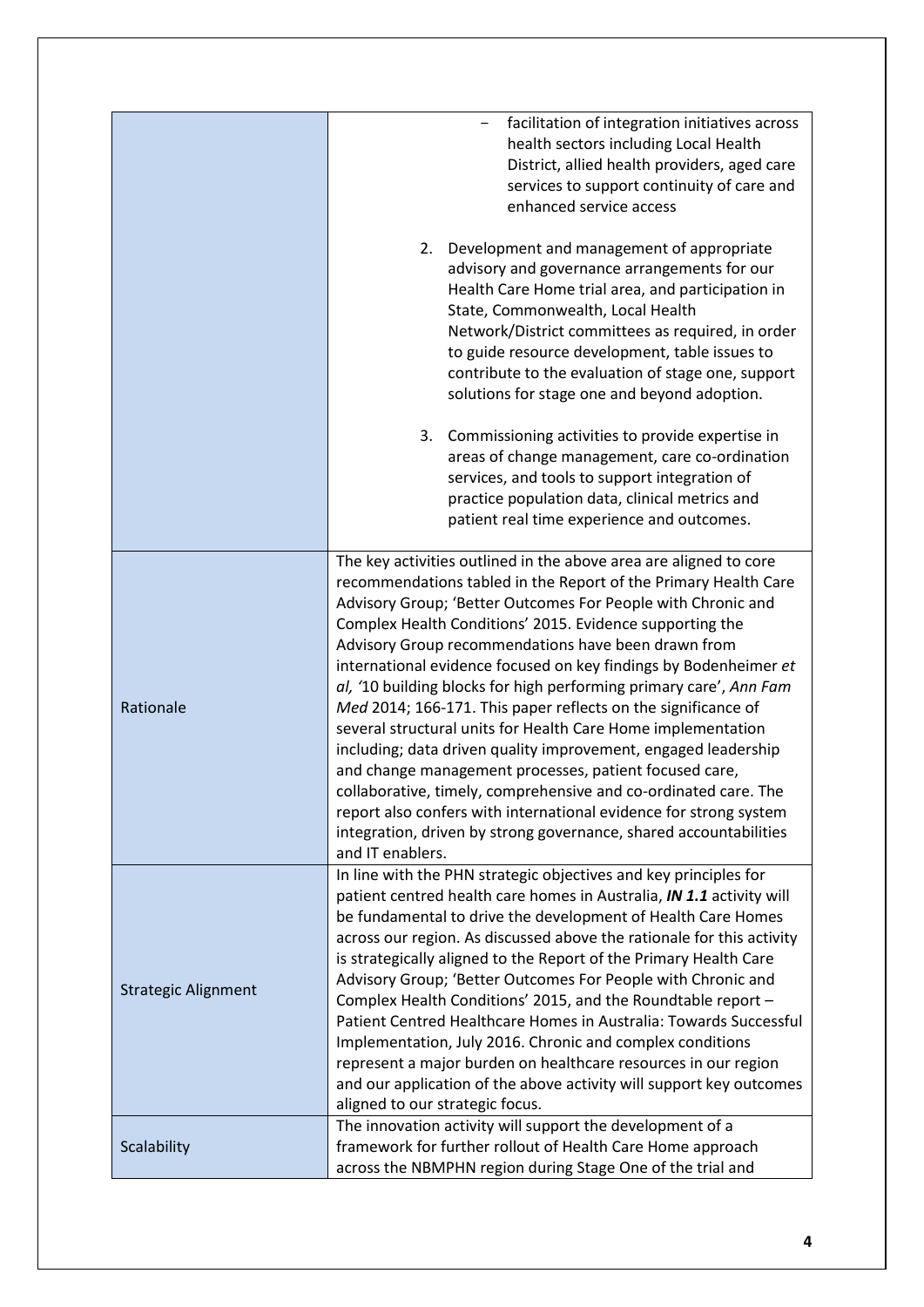|                                        | beyond. IN 1.1 activities could be adapted to individual or Practice<br>cohorts in the future.                                                                                                                                                                                                                                                                                                                                                                                                                                                                                                                                                                                                                           |
|----------------------------------------|--------------------------------------------------------------------------------------------------------------------------------------------------------------------------------------------------------------------------------------------------------------------------------------------------------------------------------------------------------------------------------------------------------------------------------------------------------------------------------------------------------------------------------------------------------------------------------------------------------------------------------------------------------------------------------------------------------------------------|
| <b>Target Population</b>               | The target cohort for this Innovation activity focuses on the Health<br>Care Home Stage One Practices in our region and their identified<br>chronic and complex patients. Support population will include<br>Practice staff inclusive of clinical and non-clinical staff, GP, AHP,<br>Consumer Leaders, NBM LHD clinical and executive staff.                                                                                                                                                                                                                                                                                                                                                                            |
| Coverage                               | The application of this activity will be across the entire NBMPHN<br>region, encompassing all Health Care Home Stage One Practices in<br>all LGA's.                                                                                                                                                                                                                                                                                                                                                                                                                                                                                                                                                                      |
| <b>Anticipated Outcomes</b>            | Anticipated outcomes include:<br>Awareness of Health Care Home Trial with Practices across<br>the region and understanding of the principles supporting<br>their implementation<br>Commitment of several Practices to undertake Stage One<br>Established and operational governance structure<br>Consumers enrolled report positive care experience<br>Increased awareness of Health Care Home principles,<br>$\bullet$<br>change management and realisation amongst PHN staff<br>Increased awareness of Health Care Home principles,<br>$\bullet$<br>change management and realisation amongst HCH<br>Practices                                                                                                         |
| How will these outcomes be<br>measured | Outcomes measures/indicators will include:<br>Practice survey of cross section of Practices in each LGA<br>$\bullet$<br>reporting awareness and understanding parameters<br>Number of Practices who join the HCH Interest Network,<br>Number of Practices who applied<br>Number of Practices with enrolled patients consistently<br>$\bullet$<br>claiming HCH payments<br>Number of education and training events held and<br>$\bullet$<br>attended by HCH Practice staff<br>Staff feedback at education and training sessions<br>HCH Practice staff feedback following training and<br>education sessions<br>Minutes and Action log Governance meetings,<br>Attendance log of State and Commonwealth<br>meetings/Forums |
| <b>Indigenous Specific</b>             | This activity will be targeted to all chronic and complex patients<br>across Health Care Home Stage One sites across our region.                                                                                                                                                                                                                                                                                                                                                                                                                                                                                                                                                                                         |
| Collaboration                          | This activity will be undertaken with NBM LHD and commission<br>organisations as described in 1.1.NBM LHD will be a critical partner<br>to support condition specific training and education and support<br>for improved access for patients.                                                                                                                                                                                                                                                                                                                                                                                                                                                                            |
| <b>Timeline</b>                        | October 2016- December 2016: Intensive Support<br>$\bullet$<br>Commences:<br>Communications and Support for tender application with<br>Practices<br>Jan 17-April 17: Recruit HCH Team                                                                                                                                                                                                                                                                                                                                                                                                                                                                                                                                    |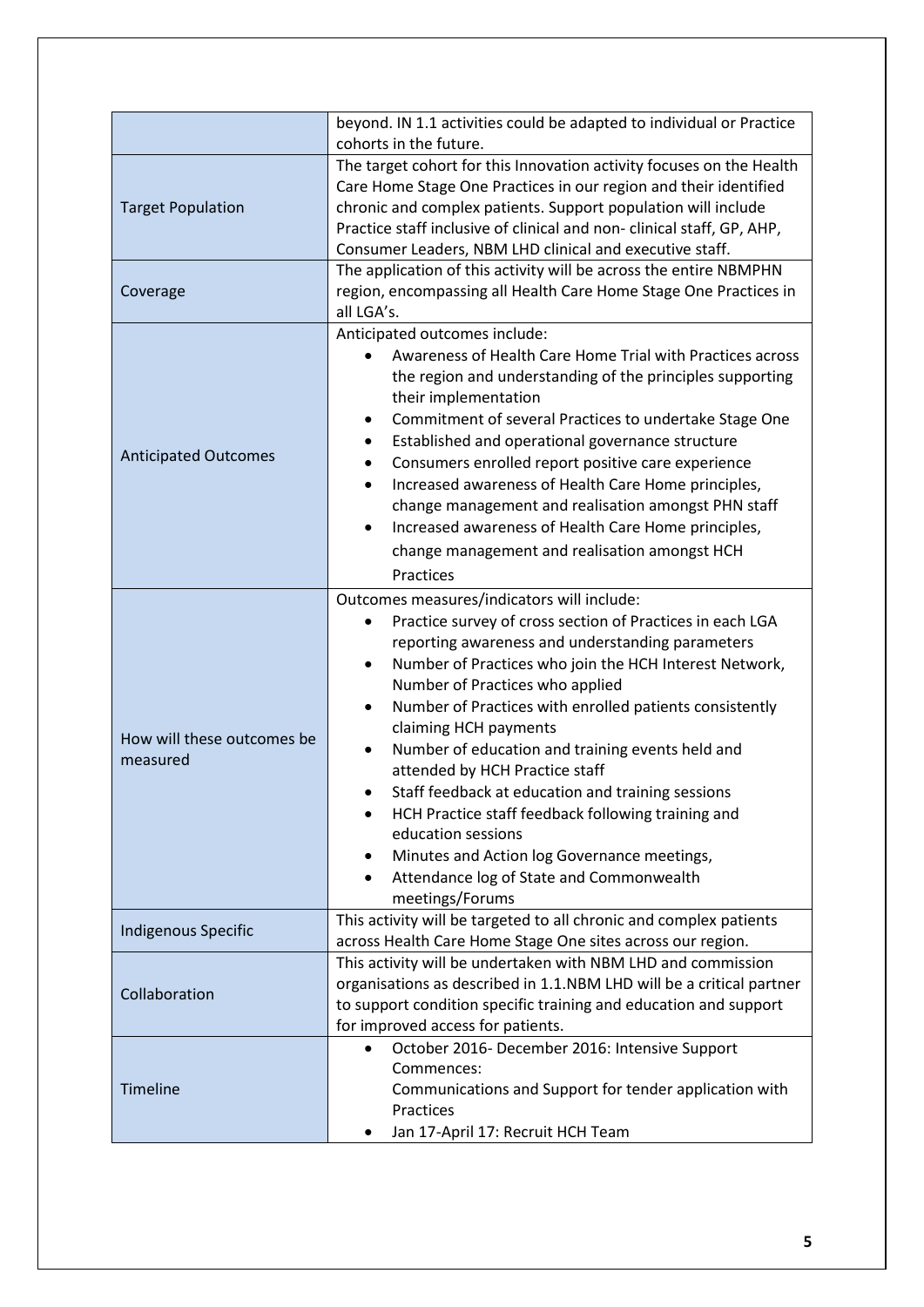| Jan 2017 - July 2017: Practice readiness, HCH education<br>$\bullet$ |
|----------------------------------------------------------------------|
| and training, Change Management Processes commenced,                 |
| Governance frameworks established and active.                        |
| • Jan 2017-2019: Clinical upskilling and support activities          |
| $\bullet$ July 17 – 19: Monitoring and evaluation                    |

| <b>Proposed Activities</b>      | <b>Description</b>                                                                                                       |
|---------------------------------|--------------------------------------------------------------------------------------------------------------------------|
| Activity Title / Reference (eg. | <b>IN 1.2 Developing the Medical Neighbourhood and</b>                                                                   |
| IN 1.1)                         | strengthening Team Based Care                                                                                            |
|                                 | NBMPHN proposes to undertake activities to ensure that the                                                               |
|                                 | Health Care Home is framed around the supporting 'medical                                                                |
|                                 | neighbourhood', whereby sector partners are aligned and                                                                  |
|                                 | integrated with the Health Care Home model for comprehensive                                                             |
|                                 | and co-ordinated patient care.                                                                                           |
|                                 | Innovation activities will be focused on :                                                                               |
|                                 | Development and management of 'Medical<br>1.                                                                             |
|                                 | Neighbourhood' Advisory Committee to map                                                                                 |
|                                 | appropriate partners and providers, scope                                                                                |
|                                 | communication channels and referral pathways,                                                                            |
|                                 | and new and existing integration enablers                                                                                |
| Description of Activity         | Building awareness and adoption of<br>2.                                                                                 |
|                                 | 'neighbourhood' networks for Health Care Home<br>Practices                                                               |
|                                 | Facilitating uptake of digital enablers for<br>3.                                                                        |
|                                 | improved communication and co-ordination of                                                                              |
|                                 | services                                                                                                                 |
|                                 | 4. Supporting development of care co-ordination                                                                          |
|                                 | services and expertise within primary care                                                                               |
|                                 | 5. Commissioning activities to provide expertise in                                                                      |
|                                 | areas of care co-ordination services, chronic                                                                            |
|                                 | disease management, and tools to support                                                                                 |
|                                 | integration.                                                                                                             |
|                                 | The key activities outlined in the above area are aligned to core                                                        |
|                                 | recommendations tabled in the Report of the Primary Health                                                               |
|                                 | Care Advisory Group; 'Better Outcomes For People with Chronic                                                            |
|                                 | and Complex Health Conditions' 2015. Evidence supporting the                                                             |
|                                 | Advisory Group recommendations have been drawn from                                                                      |
|                                 | international evidence focused on key findings by Bodenheimer                                                            |
|                                 | et al, '10 building blocks for high performing primary care', Ann                                                        |
| Rationale                       | Fam Med 2014; 166-171. This paper reflects on the significance                                                           |
|                                 | of several structural units for Health Care Home implementation                                                          |
|                                 | including; data driven quality improvement, engaged leadership<br>and change management processes, patient focused care, |
|                                 | collaborative, timely, comprehensive and co-ordinated care. The                                                          |
|                                 | report also confers with international evidence for strong system                                                        |
|                                 | integration, driven by strong governance, shared accountabilities                                                        |
|                                 | and IT enablers.                                                                                                         |
|                                 | In line with the PHN strategic objectives and key principles for                                                         |
|                                 | patient centred health care homes in Australia, IN 1.2 activity will                                                     |
| <b>Strategic Alignment</b>      | be fundamental to drive the development of Health Care Homes                                                             |
|                                 | across our region. As discussed above the rationale for this                                                             |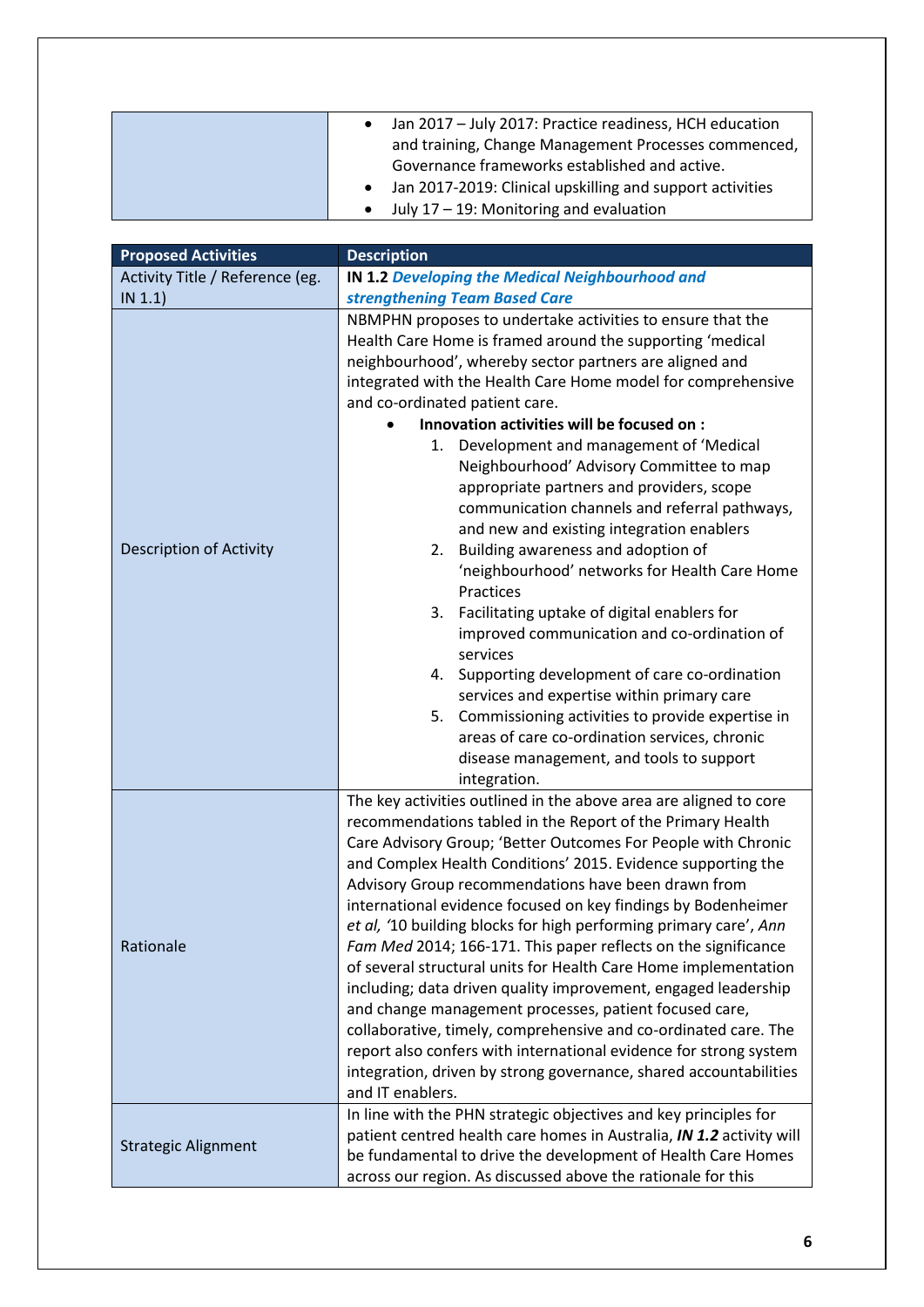|                                        | activity is strategically aligned to the Report of the Primary Health<br>Care Advisory Group; 'Better Outcomes For People with Chronic<br>and Complex Health Conditions' 2015, and the Roundtable report<br>- Patient Centred Healthcare Homes in Australia: Towards<br>Successful Implementation, July 2016. Chronic and complex<br>conditions represent a major burden on healthcare resources in<br>our region and our application of the above activity will support<br>key outcomes aligned to our strategic focus.<br>The innovation activity will support the development of a |
|----------------------------------------|---------------------------------------------------------------------------------------------------------------------------------------------------------------------------------------------------------------------------------------------------------------------------------------------------------------------------------------------------------------------------------------------------------------------------------------------------------------------------------------------------------------------------------------------------------------------------------------|
| Scalability                            | framework for further rollout of Health Care Home approach<br>across the NBMPHN region during Stage One of the trial and<br>beyond. IN 1.2 activities could be adapted to individual/ Practice<br>cohorts/ or regional groups in the future.                                                                                                                                                                                                                                                                                                                                          |
| <b>Target Population</b>               | The target cohort for this Innovation activity focuses on the<br>Health Care Home Stage One Practices in our region and their<br>identified chronic and complex patients. Support population will<br>include Practice staff inclusive of clinical and non-clinical staff,<br>GP, AHP, Consumer Leaders, NBM LHD clinical and executive<br>staff.                                                                                                                                                                                                                                      |
| Coverage                               | The application of this activity will be across the entire NBMPHN<br>region, encompassing all Health Care Home Stage One Practices<br>in all LGA's.                                                                                                                                                                                                                                                                                                                                                                                                                                   |
| <b>Anticipated Outcomes</b>            | Anticipated outcomes include:<br>Partnership building - better coordination and/or<br>integration of health care with Local Health District<br>services, private specialists, allied health services, and<br>NGO's.<br>More flexible and accessible care for patients<br>Improved data and information sharing between MDT<br>$\bullet$<br>and hospital services<br>Improved team based approaches to patient<br>management                                                                                                                                                           |
| How will these outcomes be<br>measured | Number of mapped Medical Neighbourhoods and<br>established contacts<br>Number of Practices, Allied Health, Specialists within the<br>$\bullet$<br>'Medical Neighbourhood' with secure messaging<br>HCH Practice feedback on workforce utilisation<br>Number of multidisciplinary and cross sector education<br>and training events<br>Clinician feedback at multidisciplinary events<br>Patient experience feedback reports (de-identified) on<br>care access for HCH Practices                                                                                                       |
| <b>Indigenous Specific</b>             | This activity is targeted to all patients enrolled in the Health Care<br>Home Stage One Practices                                                                                                                                                                                                                                                                                                                                                                                                                                                                                     |
| Collaboration                          | This activity will be undertaken with NBM LHD, Allied Health<br>Leaders, Consumer representatives, and commissioned<br>organisations as described in 1.2.NBM LHD will be a critical<br>partner to support condition specific training and education,<br>improved access to care, and integration initiatives.                                                                                                                                                                                                                                                                         |
| <b>Timeline</b>                        | <b>Critical timeframes:</b>                                                                                                                                                                                                                                                                                                                                                                                                                                                                                                                                                           |